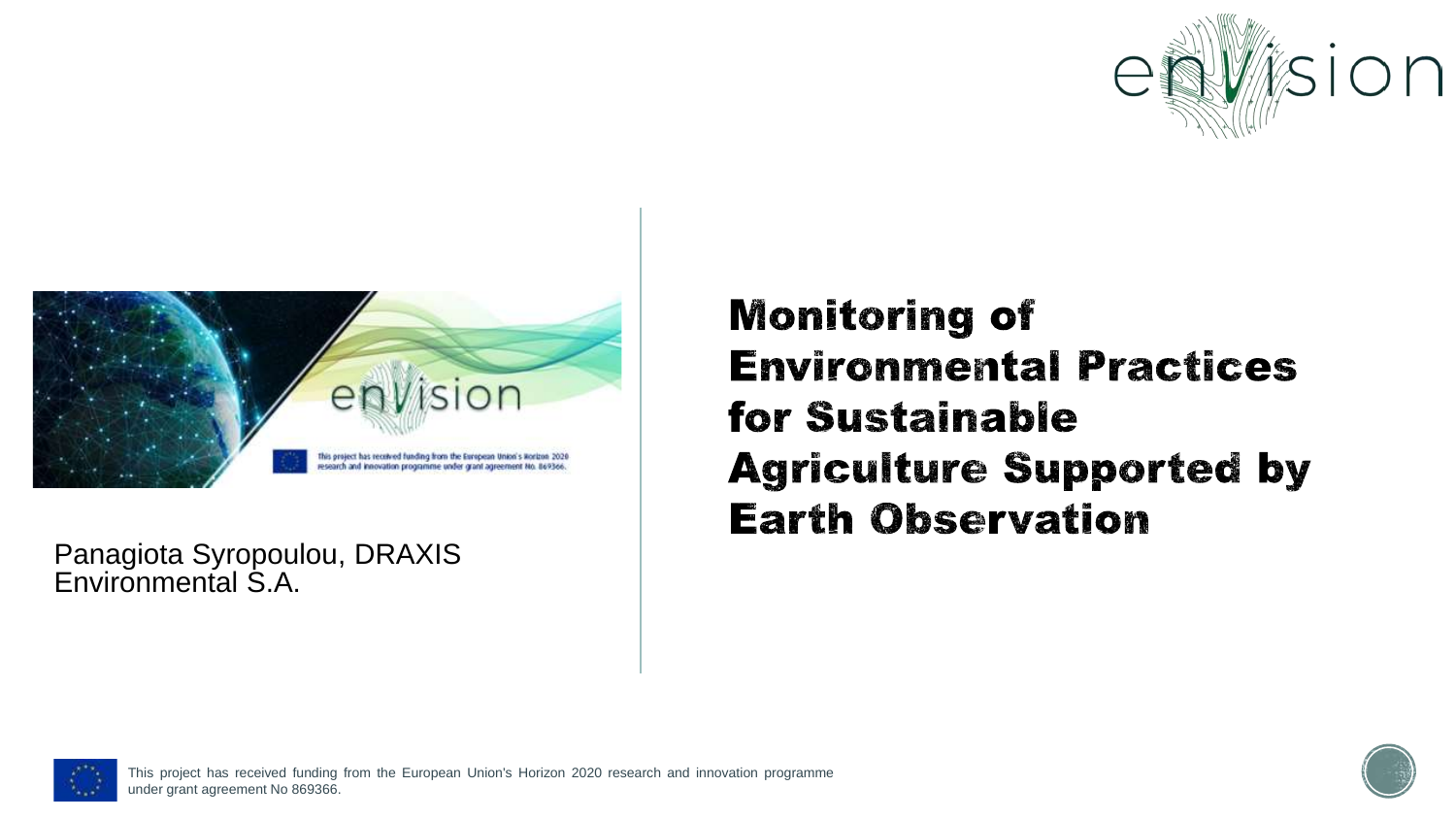## entision **CAP monitoring - Challenges**

- **Large number** of rules & **time consuming** control approach
- **Complex measures** due to the level of detail of the applicable rules
- Control procedures are reflected in **high costs**
- Shift from a **control** to a **monitoring approach**
- Use of **new technology** & **multiple data sources**



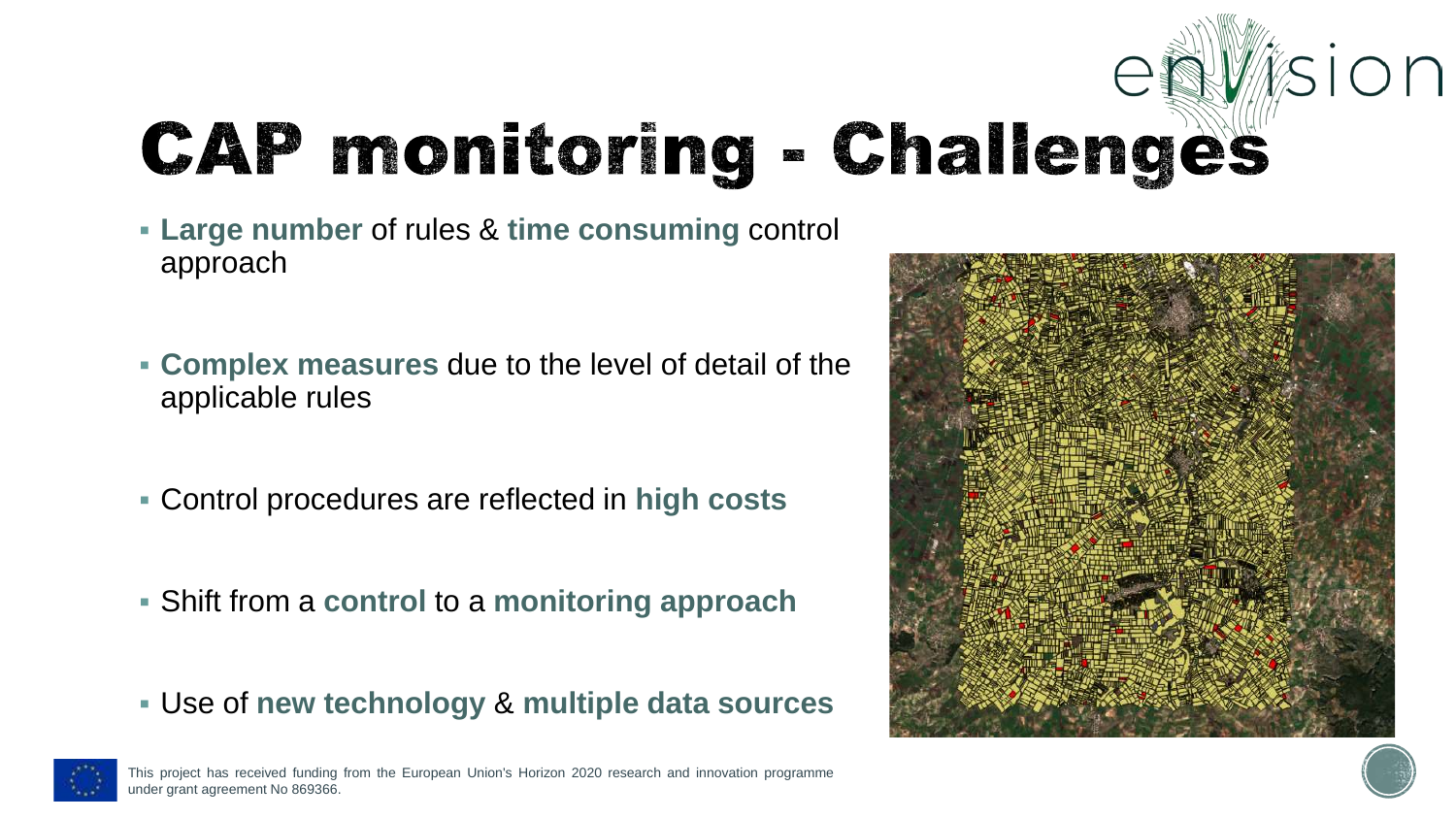

### **Policy recommendations**

#### **Coherent EU policies**

- Holistic approach within the EU policy framework
- Swift from compliance to performance

#### **Digitisation in Agriculture**

- Broadband rural/remote areas
- Build/enhance digital skills across stakeholders & value chains
- Use of digital solutions

This project has received funding funding funding funding funding funding  $\mathcal{L}$ 

#### **Integrated EU & national systems**

- Centralized interconnected public systems
- Interoperable data
- Enhanced public e-services

#### **Public sector innovation**

- Uptake of technologies
- Continuous development of digital skills & services
- Strengthened PPPs

#### **Co-creation & codevelopment**

• User/Citizen driven public services

under grant agreement no 869366.

• Participatory approach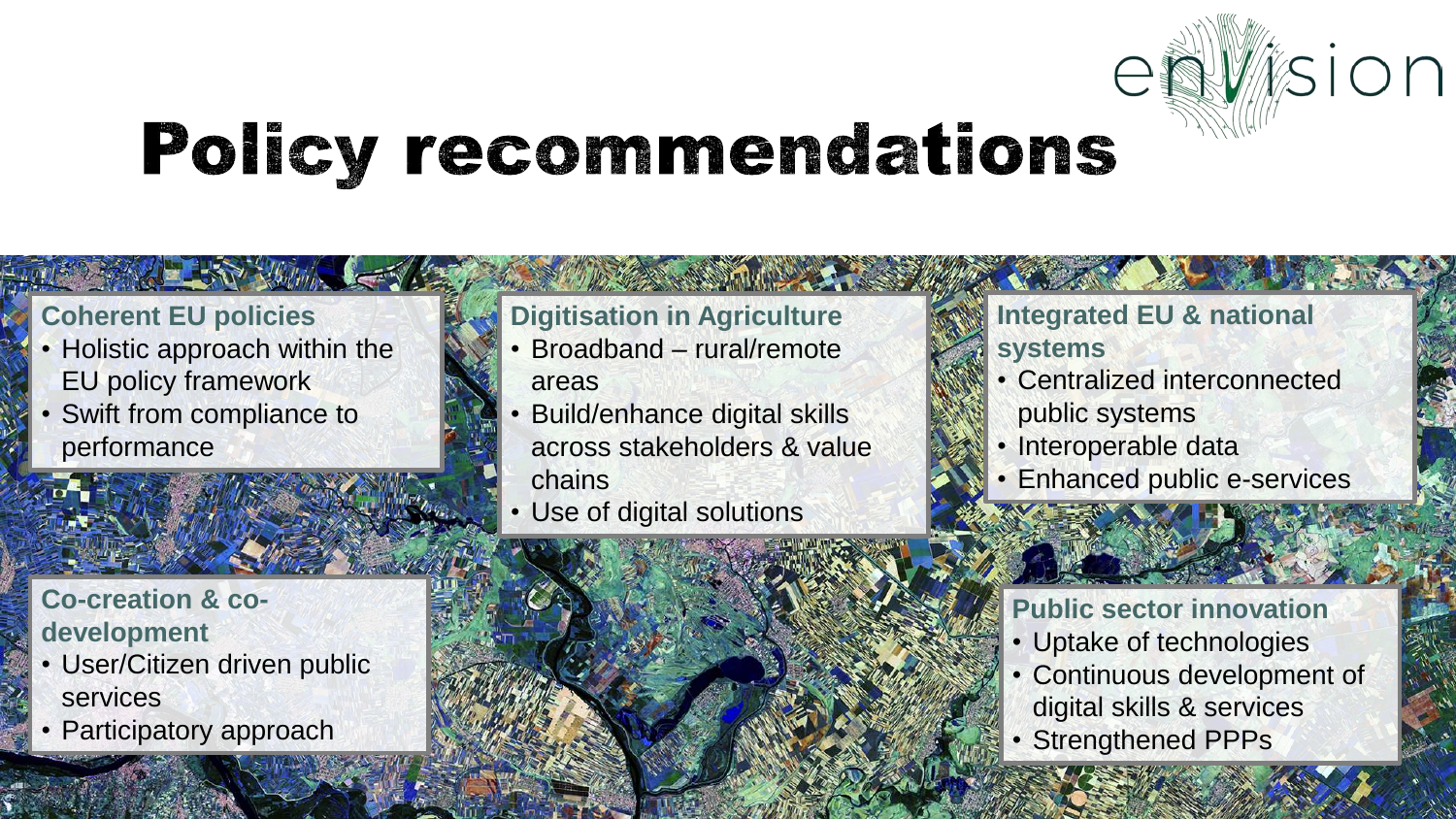### ENVISION as a solution



**! Harness the tremendous benefits of GEOSS & Copernicus !**

- A toolbox of services for the **continuous** and **systematic monitoring of sustainable agricultural practices**, enabling monitoring organisations to adapt to requirements stemming from the EU policy reform
- **3 different customized solutions**
	- **ENVISION Web Interface (PAs & CBs), ENVISION mobile app (Farmers), ENVISION Add-on Development** Tool (Developers)

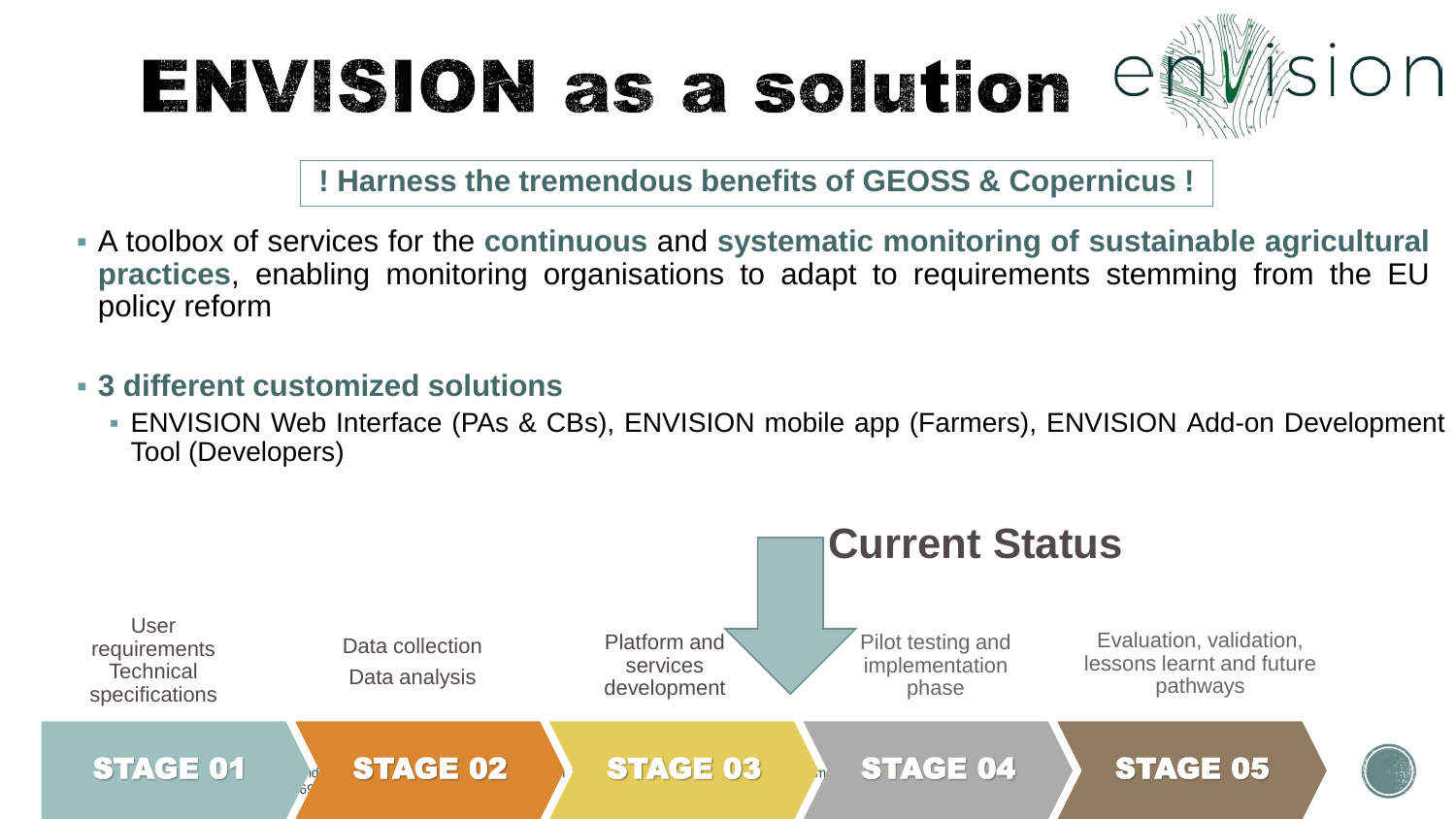#### Environmental impacts of unsustainable agriculture

- Water pollution
- Soil and landscape degradation
- **E** Biodiversity loss
- GHG emissions







This project has received funding from the European Union's Horizon 2020 research and innovation programme under grant agreement No 869366.

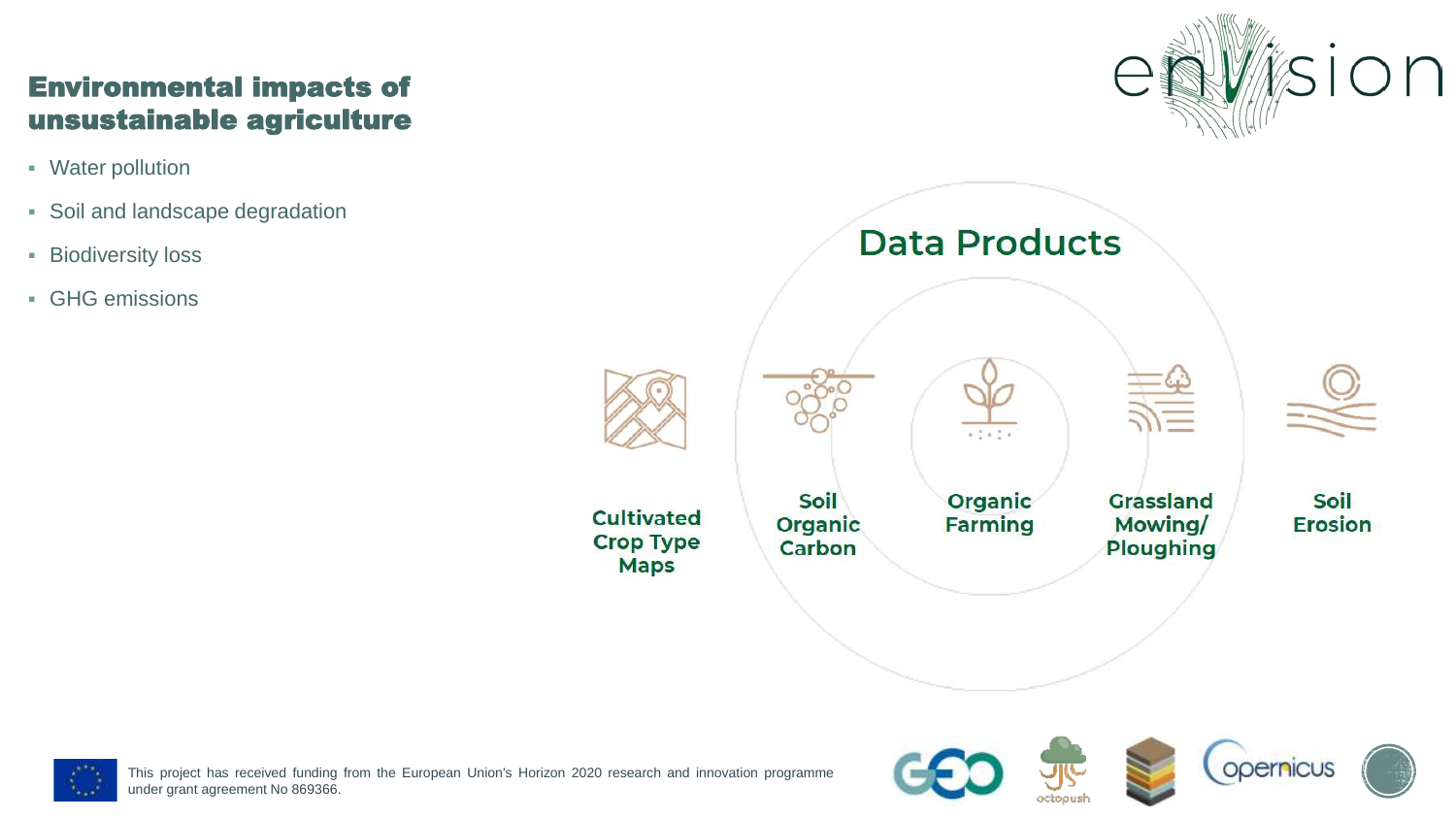

### Where we wish to go...

- To automate monitoring of a **wide territory instead of individual fields**
- To enable the **continuous monitoring throughout the year**, instead of checks on specific dates or time windows
- To **lower down monitoring costs**
- To make public authorities' procedures **more transparent** and **efficient**
- To **transform** knowledge into **added value services**



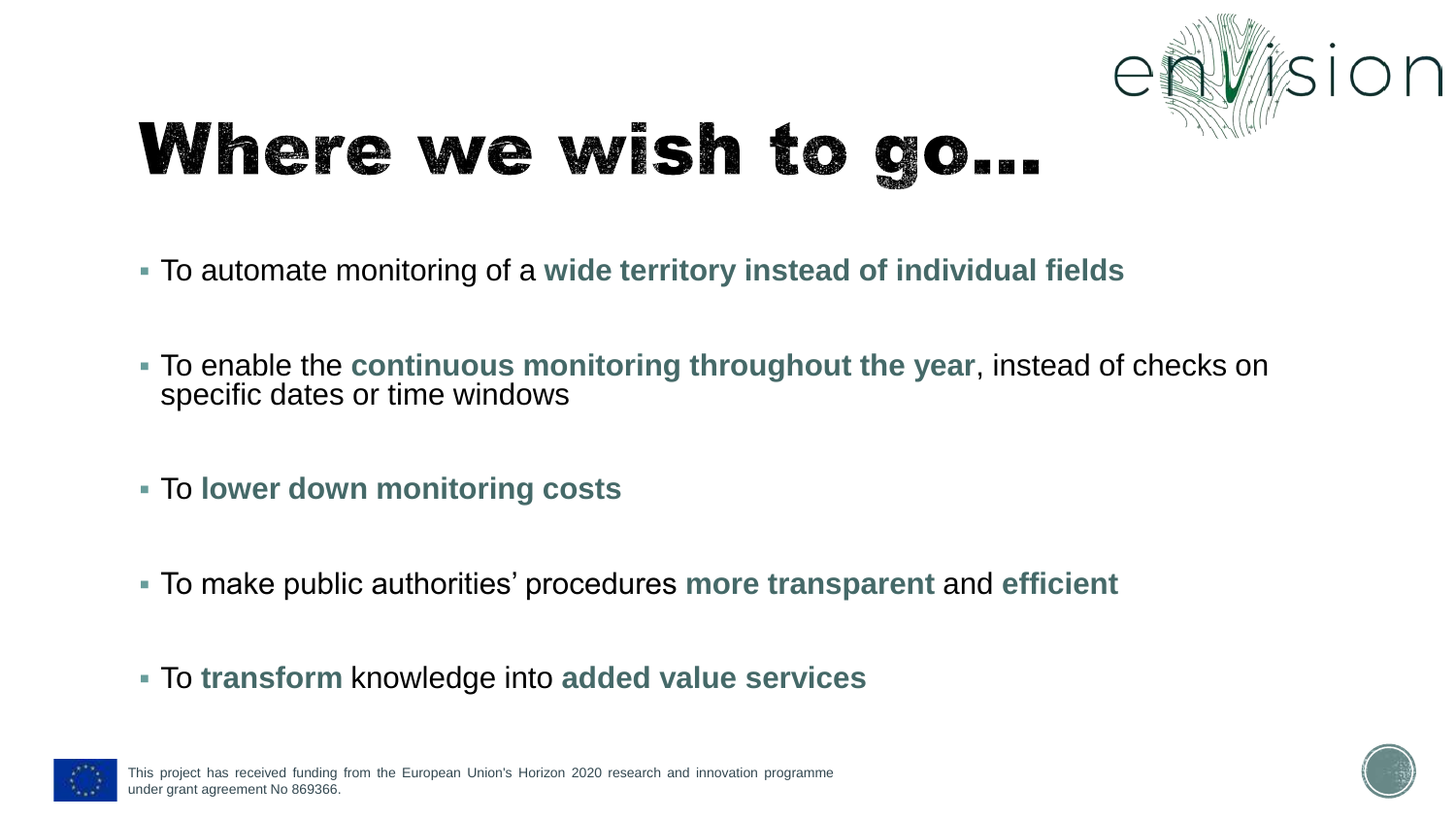

### Who we are...

This project has received funding from the European Unio under grant agreement No 869366.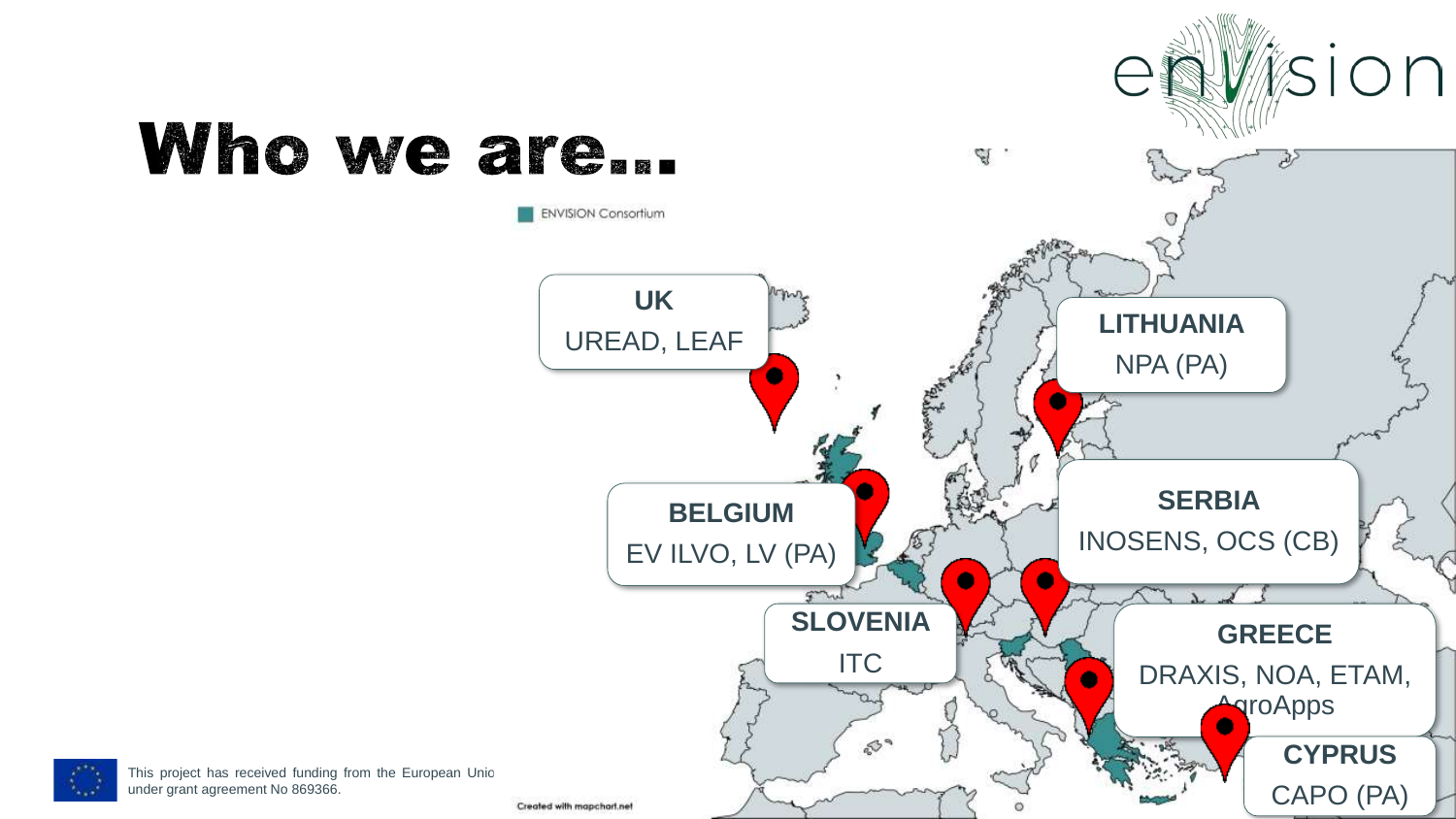

### **Lighthouse Gustomers**







Liberté Égalité

Ministerul Agriculturii și Dezvoltării Rurale

Agenția **AFIR** pentru Finantarea împreună creștem<br>satul românesc Investitiilor Rurale



**Ministry of Environment** and Food of Denmark The Danish Agricultural Agency



KMETIJSKO GOZDARSKI ZAVOD **MARIBOR** 



Státní zemědělský intervenční fond

ecovivendio

This project has received funding from the European Union's Horizon 2020 research and innovation programme under grant agreement No 869366.

**CAAFEA**